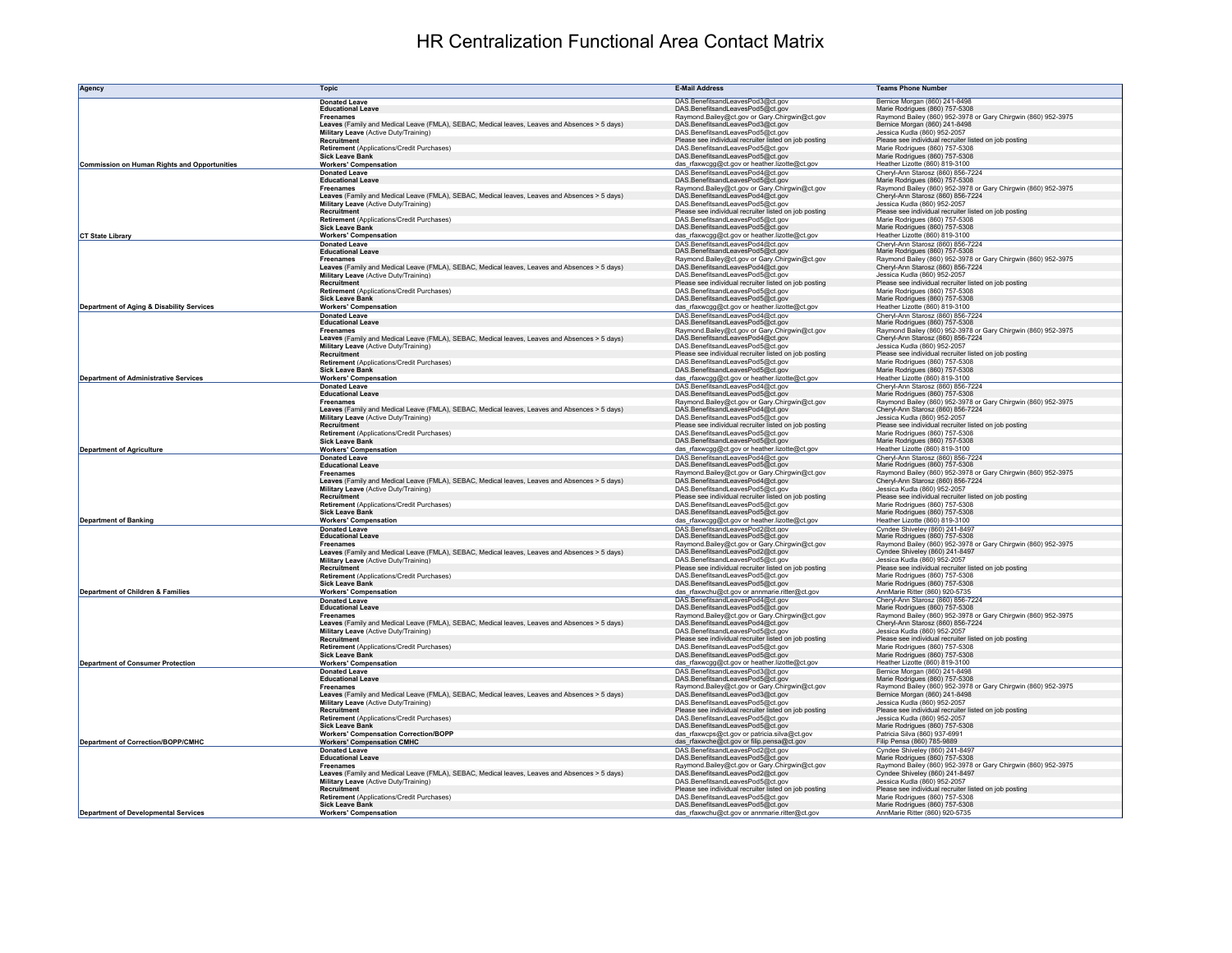|                                                                   | <b>Donated Leave</b><br>Educational Leave                                                                         | DAS.BenefitsandLeavesPod4@ct.gov<br>DAS.BenefitsandLeavesPod5@ct.gov                      |                                                                                                    |
|-------------------------------------------------------------------|-------------------------------------------------------------------------------------------------------------------|-------------------------------------------------------------------------------------------|----------------------------------------------------------------------------------------------------|
|                                                                   |                                                                                                                   |                                                                                           | Cheryl-Ann Starosz (860) 856-7224<br>Marie Rodrigues (860) 757-5308                                |
|                                                                   | <b>Freenames</b>                                                                                                  | Raymond.Bailey@ct.gov or Gary.Chirgwin@ct.gov                                             | Raymond Bailey (860) 952-3978 or Gary Chirgwin (860) 952-3975                                      |
|                                                                   | Leaves (Family and Medical Leave (FMLA), SEBAC, Medical leaves, Leaves and Absences > 5 days)                     | DAS.BenefitsandLeavesPod4@ct.gov                                                          | Cheryl-Ann Starosz (860) 856-7224                                                                  |
|                                                                   | Military Leave (Active Duty/Training)<br><b>Recruitment</b>                                                       | DAS.BenefitsandLeavesPod5@ct.gov<br>Please see individual recruiter listed on job posting | Jessica Kudla (860) 952-2057<br>Please see individual recruiter listed on job posting              |
|                                                                   | Retirement (Applications/Credit Purchases)                                                                        | DAS.BenefitsandLeavesPod5@ct.gov                                                          | Marie Rodrigues (860) 757-5308                                                                     |
|                                                                   | <b>Sick Leave Bank</b>                                                                                            | DAS.BenefitsandLeavesPod5@ct.gov                                                          | Marie Rodrigues (860) 757-5308                                                                     |
| Department of Economic & Community Development                    | <b>Workers' Compensation</b>                                                                                      | das_rfaxwcgg@ct.gov or heather.lizotte@ct.gov                                             | Heather Lizotte (860) 819-3100                                                                     |
|                                                                   | <b>Donated Leave</b>                                                                                              | DAS.BenefitsandLeavesPod3@ct.gov<br>DAS.BenefitsandLeavesPod5@ct.gov                      | Bernice Morgan (860) 241-8498                                                                      |
|                                                                   | <b>Educational Leave</b>                                                                                          |                                                                                           | Marie Rodrigues (860) 757-5308                                                                     |
|                                                                   | <b>Freenames</b><br>Leaves (Family and Medical Leave (FMLA), SEBAC, Medical leaves, Leaves and Absences > 5 days) | Raymond.Bailey@ct.gov or Gary.Chirgwin@ct.gov<br>DAS.BenefitsandLeavesPod3@ct.gov         | Raymond Bailey (860) 952-3978 or Gary Chirgwin (860) 952-3975<br>Bernice Morgan (860) 241-8498     |
|                                                                   | Military Leave (Active Duty/Training)                                                                             | DAS.BenefitsandLeavesPod5@ct.gov                                                          | Jessica Kudla (860) 952-2057                                                                       |
|                                                                   | Recruitment                                                                                                       | Please see individual recruiter listed on iob posting                                     | Please see individual recruiter listed on job posting                                              |
|                                                                   | Retirement (Applications/Credit Purchases)                                                                        | DAS.BenefitsandLeavesPod5@ct.gov                                                          | Jessica Kudla (860) 952-2057                                                                       |
|                                                                   | <b>Sick Leave Bank</b>                                                                                            | DAS.BenefitsandLeavesPod5@ct.gov                                                          | Marie Rodrigues (860) 757-5308                                                                     |
| Department of Emergency Services & Public Protection              | <b>Workers' Compensation</b>                                                                                      | das_rfaxwcps@ct.gov or patricia.silva@ct.gov                                              | Patricia Silva (860) 937-6991                                                                      |
|                                                                   | <b>Donated Leave</b><br><b>Educational Leav</b>                                                                   | DAS.BenefitsandLeavesPod4@ct.gov<br>DAS.BenefitsandLeavesPod5@ct.gov                      | Cheryl-Ann Starosz (860) 856-7224<br>Marie Rodrigues (860) 757-5308                                |
|                                                                   | <b>Freenames</b>                                                                                                  |                                                                                           | Raymond Bailey (860) 952-3978 or Gary Chirgwin (860) 952-3975                                      |
|                                                                   | Leaves (Family and Medical Leave (FMLA), SEBAC, Medical leaves, Leaves and Absences > 5 days)                     | Raymond.Bailey@ct.gov or Gary.Chirgwin@ct.gov<br>DAS.BenefitsandLeavesPod4@ct.gov         | Cheryl-Ann Starosz (860) 856-7224                                                                  |
|                                                                   | Military Leave (Active Duty/Training)                                                                             | DAS.BenefitsandLeavesPod5@ct.gov                                                          | Jessica Kudla (860) 952-2057                                                                       |
|                                                                   | Recruitment                                                                                                       | Please see individual recruiter listed on job posting                                     | Please see individual recruiter listed on job posting                                              |
|                                                                   | Retirement (Applications/Credit Purchases)<br><b>Sick Leave Bank</b>                                              | DAS.BenefitsandLeavesPod5@ct.gov<br>DAS.BenefitsandLeavesPod5@ct.gov                      | Jessica Kudla (860) 952-2057<br>Marie Rodrigues (860) 757-5308                                     |
| Department of Environmental Protection/Public Utilities Reg Autho | <b>Workers' Compensation</b>                                                                                      | das_rfaxwcgg@ct.gov or heather.lizotte@ct.gov                                             | Heather Lizotte (860) 819-3100                                                                     |
|                                                                   | <b>Donated Leave</b>                                                                                              | DAS.BenefitsandLeavesPod4@ct.gov                                                          | Cheryl-Ann Starosz (860) 856-7224                                                                  |
|                                                                   | <b>Educational Leave</b>                                                                                          | DAS.BenefitsandLeavesPod5@ct.gov                                                          | Marie Rodrigues (860) 757-5308                                                                     |
|                                                                   | <b>Freenames</b>                                                                                                  | Raymond.Bailey@ct.gov or Gary.Chirgwin@ct.gov                                             | Raymond Bailey (860) 952-3978 or Gary Chirgwin (860) 952-3975                                      |
|                                                                   | Leaves (Family and Medical Leave (FMLA), SEBAC, Medical leaves, Leaves and Absences > 5 days)                     | DAS.BenefitsandLeavesPod4@ct.gov                                                          | Cheryl-Ann Starosz (860) 856-7224                                                                  |
|                                                                   | Military Leave (Active Duty/Training)<br>Recruitment                                                              | DAS.BenefitsandLeavesPod5@ct.gov<br>Please see individual recruiter listed on job posting | Jessica Kudla (860) 952-2057<br>Please see individual recruiter listed on job posting              |
|                                                                   | Retirement (Applications/Credit Purchases)                                                                        | DAS.BenefitsandLeavesPod5@ct.gov                                                          | Marie Rodrigues (860) 757-5308                                                                     |
|                                                                   | <b>Sick Leave Bank</b>                                                                                            | DAS.BenefitsandLeavesPod5@ct.gov                                                          | Marie Rodrigues (860) 757-5308                                                                     |
| <b>Department of Higher Education</b>                             | <b>Workers' Compensation</b>                                                                                      | das_rfaxwcgg@ct.gov or heather.lizotte@ct.gov                                             | Heather Lizotte (860) 819-3100                                                                     |
|                                                                   | <b>Donated Leave</b>                                                                                              | DAS.BenefitsandLeavesPod4@ct.gov                                                          | Cheryl-Ann Starosz (860) 856-7224                                                                  |
|                                                                   | <b>Educational Leave</b>                                                                                          | DAS.BenefitsandLeavesPod5@ct.gov                                                          | Marie Rodrigues (860) 757-5308                                                                     |
|                                                                   | Freenames<br>Leaves (Family and Medical Leave (FMLA), SEBAC, Medical leaves, Leaves and Absences > 5 days)        | Raymond.Bailey@ct.gov or Gary.Chirgwin@ct.gov<br>DAS.BenefitsandLeavesPod4@ct.gov         | Raymond Bailey (860) 952-3978 or Gary Chirgwin (860) 952-3975<br>Cheryl-Ann Starosz (860) 856-7224 |
|                                                                   | Military Leave (Active Duty/Training)                                                                             | DAS.BenefitsandLeavesPod5@ct.gov                                                          | Jessica Kudla (860) 952-2057                                                                       |
|                                                                   | <b>Recruitment</b>                                                                                                | Please see individual recruiter listed on job posting                                     | Please see individual recruiter listed on job posting                                              |
|                                                                   | Retirement (Applications/Credit Purchases)                                                                        | DAS.BenefitsandLeavesPod5@ct.gov                                                          | Marie Rodrigues (860) 757-5308                                                                     |
|                                                                   | <b>Sick Leave Bank</b>                                                                                            | DAS.BenefitsandLeavesPod5@ct.gov                                                          | Marie Rodrigues (860) 757-5308                                                                     |
| <b>Department of Housing</b>                                      | <b>Workers' Compensation</b>                                                                                      | das_rfaxwcgg@ct.gov or heather.lizotte@ct.gov<br>DAS.BenefitsandLeavesPod4@ct.gov         | Heather Lizotte (860) 819-3100                                                                     |
|                                                                   | <b>Donated Leave</b><br><b>Educational Leave</b>                                                                  | DAS.BenefitsandLeavesPod5@ct.gov                                                          | Cheryl-Ann Starosz (860) 856-7224<br>Marie Rodrigues (860) 757-5308                                |
|                                                                   | <b>Freenames</b>                                                                                                  | Raymond.Bailey@ct.gov or Gary.Chirgwin@ct.gov                                             | Raymond Bailey (860) 952-3978 or Gary Chirgwin (860) 952-3975                                      |
|                                                                   | Leaves (Family and Medical Leave (FMLA), SEBAC, Medical leaves, Leaves and Absences > 5 days)                     | DAS.BenefitsandLeavesPod4@ct.gov                                                          | Cheryl-Ann Starosz (860) 856-7224                                                                  |
|                                                                   | Military Leave (Active Duty/Training)                                                                             | DAS.BenefitsandLeavesPod5@ct.gov                                                          | Jessica Kudla (860) 952-2057                                                                       |
|                                                                   | Recruitmen                                                                                                        | Please see individual recruiter listed on job posting                                     | Please see individual recruiter listed on job posting                                              |
|                                                                   | Retirement (Applications/Credit Purchases)<br><b>Sick Leave Bank</b>                                              | DAS.BenefitsandLeavesPod5@ct.gov<br>DAS.BenefitsandLeavesPod5@ct.gov                      | Marie Rodrigues (860) 757-5308<br>Marie Rodrigues (860) 757-5308                                   |
| Department of Insurance/Healthcare Advocate                       | <b>Workers' Compensation</b>                                                                                      | das_rfaxwcgg@ct.gov or heather.lizotte@ct.gov                                             | Heather Lizotte (860) 819-3100                                                                     |
|                                                                   | <b>Donated Leave</b>                                                                                              | DAS.BenefitsandLeavesPod4@ct.gov                                                          | Cheryl-Ann Starosz (860) 856-7224                                                                  |
|                                                                   | <b>Educational Leave</b>                                                                                          | DAS.BenefitsandLeavesPod5@ct.gov                                                          | Marie Rodrigues (860) 757-5308                                                                     |
|                                                                   | <b>Freenames</b>                                                                                                  | Raymond.Bailey@ct.gov or Gary.Chirgwin@ct.gov                                             | Raymond Bailey (860) 952-3978 or Gary Chirgwin (860) 952-3975                                      |
|                                                                   | Leaves (Family and Medical Leave (FMLA), SEBAC, Medical leaves, Leaves and Absences > 5 days)                     | DAS.BenefitsandLeavesPod4@ct.gov                                                          | Cheryl-Ann Starosz (860) 856-7224                                                                  |
|                                                                   | Military Leave (Active Duty/Training)<br>Recruitment                                                              | DAS.BenefitsandLeavesPod5@ct.gov<br>Please see individual recruiter listed on job posting | Jessica Kudla (860) 952-2057<br>Please see individual recruiter listed on job posting              |
|                                                                   | Retirement (Applications/Credit Purchases)                                                                        | DAS.BenefitsandLeavesPod5@ct.gov                                                          | Marie Rodrigues (860) 757-5308                                                                     |
|                                                                   | <b>Sick Leave Bank</b>                                                                                            | DAS.BenefitsandLeavesPod5@ct.gov                                                          | Marie Rodrigues (860) 757-5308                                                                     |
| Department of Labor                                               | <b>Workers' Compensation</b>                                                                                      | das_rfaxwcgg@ct.gov or heather.lizotte@ct.gov                                             | Heather Lizotte (860) 819-3100                                                                     |
|                                                                   | <b>Donated Leave</b><br>Educational Leave                                                                         | DAS.BenefitsandLeavesPod1@ct.gov                                                          | Ewa Hennner (860) 241-8496                                                                         |
|                                                                   |                                                                                                                   | DAS.BenefitsandLeavesPod5@ct.gov                                                          | Marie Rodrigues (860) 757-5308                                                                     |
|                                                                   | <b>Freenames</b><br>Leaves (Family and Medical Leave (FMLA), SEBAC, Medical leaves, Leaves and Absences > 5 days) | Raymond.Bailey@ct.gov or Gary.Chirgwin@ct.gov<br>DAS.BenefitsandLeavesPod1@ct.gov         | Raymond Bailey (860) 952-3978 or Gary Chirgwin (860) 952-3975<br>Ewa Heppner (860) 241-8496        |
|                                                                   | Military Leave (Active Duty/Training)                                                                             | DAS.BenefitsandLeavesPod5@ct.gov                                                          | Jessica Kudla (860) 952-2057                                                                       |
|                                                                   | <b>Recruitment</b>                                                                                                | Please see individual recruiter listed on job posting                                     | Please see individual recruiter listed on job posting                                              |
|                                                                   | <b>Retirement (Applications/Credit Purchases)</b>                                                                 | DAS.BenefitsandLeavesPod5@ct.gov                                                          | Marie Rodrigues (860) 757-5308                                                                     |
|                                                                   | <b>Sick Leave Bank</b>                                                                                            | DAS.BenefitsandLeavesPod5@ct.gov                                                          | Marie Rodrigues (860) 757-5308                                                                     |
| Department of Mental Health & Addiction Services                  | <b>Workers' Compensation</b>                                                                                      | das_rfaxwche@ct.gov or filip.pensa@ct.gov                                                 | Filip Pensa (860) 785-9889                                                                         |
|                                                                   | <b>Donated Leave</b><br><b>Educational Leave</b>                                                                  | DAS.BenefitsandLeavesPod3@ct.gov<br>DAS.BenefitsandLeavesPod5@ct.gov                      | Bernice Morgan (860) 241-8498<br>Marie Rodrigues (860) 757-5308                                    |
|                                                                   | <b>Freenames</b>                                                                                                  | Raymond.Bailey@ct.gov or Gary.Chirgwin@ct.gov                                             | Raymond Bailey (860) 952-3978 or Gary Chirgwin (860) 952-3975                                      |
|                                                                   | Leaves (Family and Medical Leave (FMLA), SEBAC, Medical leaves, Leaves and Absences > 5 days)                     | DAS.BenefitsandLeavesPod3@ct.gov                                                          | Bernice Morgan (860) 241-8498                                                                      |
|                                                                   | Military Leave (Active Duty/Training)                                                                             | DAS.BenefitsandLeavesPod5@ct.gov                                                          | Jessica Kudla (860) 952-2057                                                                       |
|                                                                   | Recruitment                                                                                                       | Please see individual recruiter listed on job posting                                     | Please see individual recruiter listed on job posting                                              |
|                                                                   | Retirement (Applications/Credit Purchases)<br><b>Sick Leave Bank</b>                                              | DAS.BenefitsandLeavesPod5@ct.gov<br>DAS.BenefitsandLeavesPod5@ct.gov                      | Jessica Kudla (860) 952-2057<br>Marie Rodrigues (860) 757-5308                                     |
| <b>Department of Motor Vehicles</b>                               | <b>Workers' Compensation</b>                                                                                      | das_rfaxwcgg@ct.gov or heather.lizotte@ct.gov                                             | Heather Lizotte (860) 819-3100                                                                     |
|                                                                   | <b>Donated Leave</b>                                                                                              |                                                                                           | Ewa Heppner (860) 241-8496                                                                         |
|                                                                   | <b>Educational Leave</b>                                                                                          | DAS.BenefitsandLeavesPod1@ct.gov<br>DAS.BenefitsandLeavesPod5@ct.gov                      | Marie Rodrigues (860) 757-5308                                                                     |
|                                                                   | <b>Freenames</b>                                                                                                  | Raymond.Bailey@ct.gov or Gary.Chirgwin@ct.gov<br>DAS.BenefitsandLeavesPod1@ct.gov         | Raymond Bailey (860) 952-3978 or Gary Chirgwin (860) 952-3975                                      |
|                                                                   | Leaves (Family and Medical Leave (FMLA), SEBAC, Medical leaves, Leaves and Absences > 5 days)                     |                                                                                           | Ewa Heppner (860) 241-8496<br>Jessica Kudla (860) 952-2057                                         |
|                                                                   | Military Leave (Active Duty/Training)                                                                             | DAS.BenefitsandLeavesPod5@ct.gov<br>Please see individual recruiter listed on job posting | Please see individual recruiter listed on job posting                                              |
|                                                                   | Recruitment<br>Retirement (Applications/Credit Purchases)                                                         | DAS.BenefitsandLeavesPod5@ct.gov                                                          | Marie Rodrigues (860) 757-5308                                                                     |
|                                                                   | <b>Sick Leave Bank</b>                                                                                            | DAS.BenefitsandLeavesPod5@ct.gov                                                          | Marie Rodrigues (860) 757-5308                                                                     |
| <b>Department of Public Health</b>                                | <b>Workers' Compensation</b>                                                                                      | das_rfaxwche@ct.gov or filip.pensa@ct.gov                                                 | Filip Pensa (860) 785-9889                                                                         |
|                                                                   | <b>Donated Leave</b>                                                                                              | DAS.BenefitsandLeavesPod4@ct.gov                                                          | Cheryl-Ann Starosz (860) 856-7224<br>Marie Rodrigues (860) 757-5308                                |
|                                                                   | <b>Educational Leave</b>                                                                                          | DAS.BenefitsandLeavesPod5@ct.gov                                                          |                                                                                                    |
|                                                                   | <b>Freenames</b><br>Leaves (Family and Medical Leave (FMLA), SEBAC, Medical leaves, Leaves and Absences > 5 days) | Raymond.Bailey@ct.gov or Gary.Chirgwin@ct.gov<br>DAS.BenefitsandLeavesPod4@ct.gov         | Raymond Bailey (860) 952-3978 or Gary Chirgwin (860) 952-3975                                      |
|                                                                   | Military Leave (Active Duty/Training)                                                                             | DAS.BenefitsandLeavesPod5@ct.gov                                                          | Cheryl-Ann Starosz (860) 856-7224<br>Jessica Kudla (860) 952-2057                                  |
|                                                                   | Recruitment                                                                                                       | Please see individual recruiter listed on job posting                                     | Please see individual recruiter listed on job posting                                              |
|                                                                   | Retirement (Applications/Credit Purchases)                                                                        | DAS.BenefitsandLeavesPod5@ct.gov                                                          | Marie Rodrigues (860) 757-5308                                                                     |
|                                                                   | <b>Sick Leave Bank</b>                                                                                            | DAS.BenefitsandLeavesPod5@ct.gov                                                          | Marie Rodrigues (860) 757-5308                                                                     |
| <b>Department of Revenue Services</b>                             | <b>Workers' Compensation</b>                                                                                      | das_rfaxwcgg@ct.gov or heather.lizotte@ct.gov                                             | Heather Lizotte (860) 819-3100                                                                     |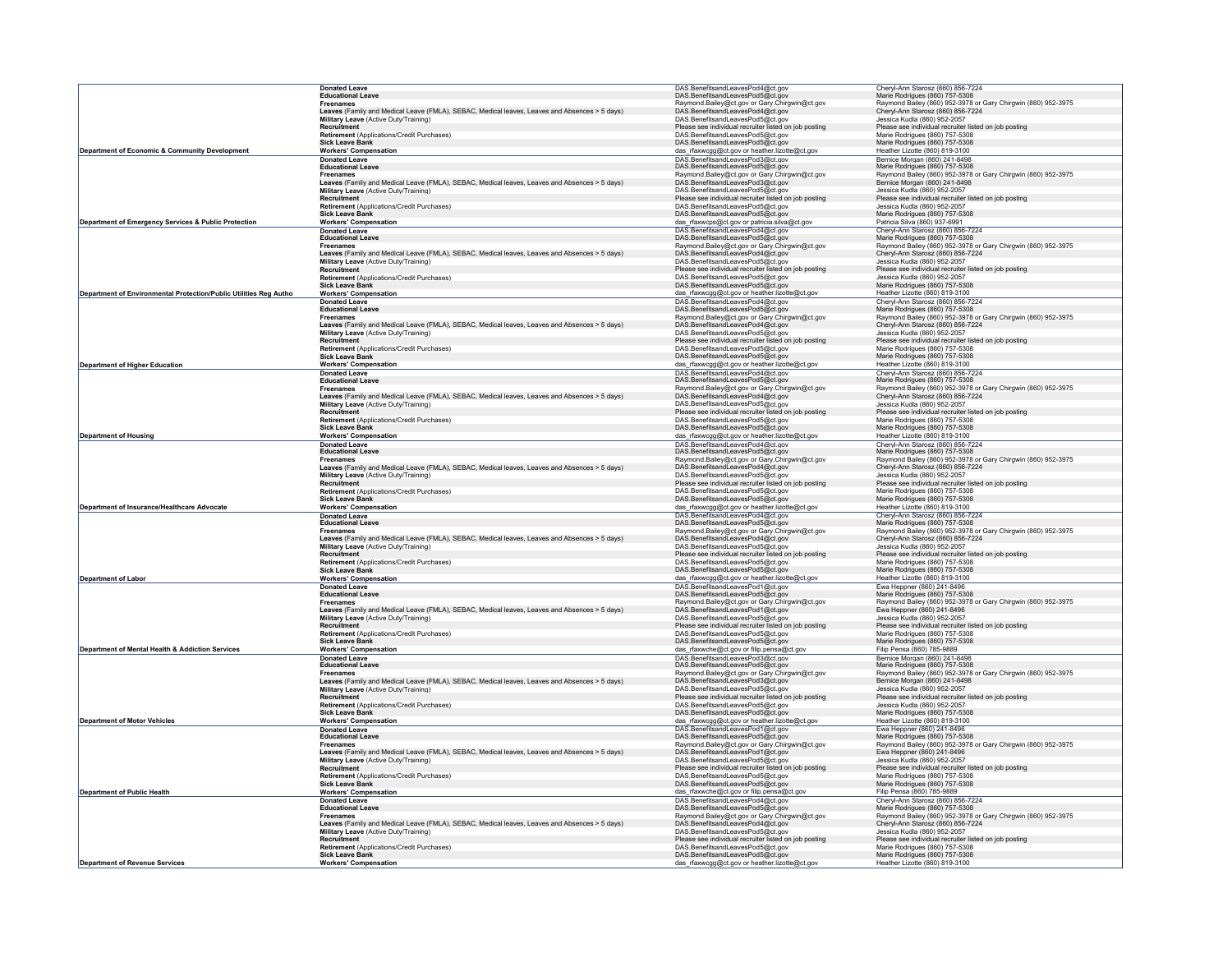|                                              | <b>Donated Leave</b>                                                                                              | DAS.BenefitsandLeavesPod1@ct.gov                                                          | Ewa Heppner (860) 241-8496                                                                         |
|----------------------------------------------|-------------------------------------------------------------------------------------------------------------------|-------------------------------------------------------------------------------------------|----------------------------------------------------------------------------------------------------|
|                                              | <b>Educational Leave</b>                                                                                          | DAS.BenefitsandLeavesPod5@ct.gov                                                          | Marie Rodrigues (860) 757-5308                                                                     |
|                                              | <b>Freenames</b>                                                                                                  | Raymond.Bailey@ct.gov or Gary.Chirgwin@ct.gov                                             | Raymond Bailey (860) 952-3978 or Gary Chirgwin (860) 952-3975                                      |
|                                              | Leaves (Family and Medical Leave (FMLA), SEBAC, Medical leaves, Leaves and Absences > 5 days)                     | DAS.BenefitsandLeavesPod1@ct.gov                                                          | Ewa Heppner (860) 241-8496                                                                         |
|                                              | Military Leave (Active Duty/Training)<br>Recruitment                                                              | DAS.BenefitsandLeavesPod5@ct.gov                                                          | Jessica Kudla (860) 952-2057                                                                       |
|                                              | Retirement (Applications/Credit Purchases)                                                                        | Please see individual recruiter listed on job posting<br>DAS.BenefitsandLeavesPod5@ct.gov | Please see individual recruiter listed on job posting<br>Marie Rodrigues (860) 757-5308            |
|                                              | <b>Sick Leave Bank</b>                                                                                            | DAS.BenefitsandLeavesPod5@ct.gov                                                          | Marie Rodrigues (860) 757-5308                                                                     |
| <b>Department of Social Services</b>         | <b>Workers' Compensation</b>                                                                                      | das_rfaxwchu@ct.gov or annmarie.ritter@ct.gov                                             | AnnMarie Ritter (860) 920-5735                                                                     |
|                                              | <b>Donated Leave</b>                                                                                              | DAS.BenefitsandLeavesPod4@ct.gov                                                          | Cheryl-Ann Starosz (860) 856-7224                                                                  |
|                                              | <b>Educational Leave</b>                                                                                          | DAS.BenefitsandLeavesPod5@ct.gov                                                          | Marie Rodrigues (860) 757-5308                                                                     |
|                                              | <b>Freenames</b>                                                                                                  | Raymond.Bailey@ct.gov or Gary.Chirgwin@ct.gov                                             | Raymond Bailey (860) 952-3978 or Gary Chirgwin (860) 952-3975                                      |
|                                              | Leaves (Family and Medical Leave (FMLA), SEBAC, Medical leaves, Leaves and Absences > 5 days)                     | DAS.BenefitsandLeavesPod4@ct.gov                                                          | Cheryl-Ann Starosz (860) 856-7224                                                                  |
|                                              | Military Leave (Active Duty/Training)                                                                             | DAS.BenefitsandLeavesPod5@ct.gov                                                          | Jessica Kudla (860) 952-2057                                                                       |
|                                              | Recruitment                                                                                                       | Please see individual recruiter listed on job posting                                     | Please see individual recruiter listed on job posting                                              |
|                                              | Retirement (Applications/Credit Purchases)                                                                        | DAS.BenefitsandLeavesPod5@ct.gov                                                          | Marie Rodrigues (860) 757-5308                                                                     |
| <b>Department of Transportation</b>          | <b>Sick Leave Bank</b>                                                                                            | DAS.BenefitsandLeavesPod5@ct.gov                                                          | Marie Rodrigues (860) 757-5308<br>Heather Lizotte (860) 819-3100                                   |
|                                              | <b>Workers' Compensation</b>                                                                                      | das_rfaxwcgg@ct.gov or heather.lizotte@ct.gov                                             |                                                                                                    |
|                                              | <b>Donated Leave</b><br><b>Educational Leave</b>                                                                  | DAS.BenefitsandLeavesPod1@ct.gov<br>DAS.BenefitsandLeavesPod5@ct.gov                      | Ewa Heppner (860) 241-8496<br>Marie Rodrigues (860) 757-5308                                       |
|                                              | <b>Freenames</b>                                                                                                  | Raymond.Bailey@ct.gov or Gary.Chirgwin@ct.gov                                             | Raymond Bailey (860) 952-3978 or Gary Chirgwin (860) 952-3975                                      |
|                                              | Leaves (Family and Medical Leave (FMLA), SEBAC, Medical leaves, Leaves and Absences > 5 days)                     | DAS.BenefitsandLeavesPod1@ct.gov                                                          | Ewa Hennner (860) 241-8496                                                                         |
|                                              | Military Leave (Active Duty/Training)                                                                             | DAS.BenefitsandLeavesPod5@ct.gov                                                          | Jessica Kudla (860) 952-2057                                                                       |
|                                              | Recruitment                                                                                                       | Please see individual recruiter listed on job posting                                     | Please see individual recruiter listed on job posting                                              |
|                                              | Retirement (Applications/Credit Purchases)<br>Sick Leave Bank                                                     | DAS.BenefitsandLeavesPod5@ct.gov                                                          | Marie Rodrigues (860) 757-5308                                                                     |
|                                              |                                                                                                                   | DAS.BenefitsandLeavesPod5@ct.gov                                                          | Marie Rodrigues (860) 757-5308                                                                     |
| <b>Department of Veterans Affairs</b>        | <b>Workers' Compensation</b>                                                                                      | das_rfaxwche@ct.gov or filip.pensa@ct.gov                                                 | Filip Pensa (860) 785-9889                                                                         |
|                                              | <b>Donated Leave</b><br><b>Educational Leave</b>                                                                  | DAS.BenefitsandLeavesPod4@ct.gov                                                          | Cheryl-Ann Starosz (860) 856-7224                                                                  |
|                                              | <b>Freenames</b>                                                                                                  | DAS.BenefitsandLeavesPod5@ct.gov<br>Raymond.Bailey@ct.gov or Gary.Chirgwin@ct.gov         | Marie Rodrigues (860) 757-5308                                                                     |
|                                              | Leaves (Family and Medical Leave (FMLA), SEBAC, Medical leaves, Leaves and Absences > 5 days)                     | DAS.BenefitsandLeavesPod4@ct.gov                                                          | Raymond Bailey (860) 952-3978 or Gary Chirgwin (860) 952-3975<br>Cheryl-Ann Starosz (860) 856-7224 |
|                                              | Military Leave (Active Duty/Training)                                                                             | DAS.BenefitsandLeavesPod5@ct.gov                                                          | Jessica Kudla (860) 952-2057                                                                       |
|                                              | <b>Recruitment</b>                                                                                                | Please see individual recruiter listed on job posting                                     | Please see individual recruiter listed on job posting                                              |
|                                              | Retirement (Applications/Credit Purchases)                                                                        | DAS.BenefitsandLeavesPod5@ct.gov                                                          | Marie Rodrigues (860) 757-5308                                                                     |
|                                              | <b>Sick Leave Bank</b>                                                                                            | DAS.BenefitsandLeavesPod5@ct.gov                                                          | Marie Rodrigues (860) 757-5308                                                                     |
| Office of Early Childhood Education          | <b>Workers' Compensation</b>                                                                                      | das_rfaxwcgg@ct.gov or heather.lizotte@ct.gov                                             | Heather Lizotte (860) 819-3100                                                                     |
|                                              | <b>Donated Leave</b>                                                                                              | DAS.BenefitsandLeavesPod4@ct.gov                                                          | Cheryl-Ann Starosz (860) 856-7224                                                                  |
|                                              | <b>Educational Leave</b>                                                                                          | DAS.BenefitsandLeavesPod5@ct.gov                                                          | Marie Rodrigues (860) 757-5308                                                                     |
|                                              | <b>Freenames</b><br>Leaves (Family and Medical Leave (FMLA), SEBAC, Medical leaves, Leaves and Absences > 5 days) | Raymond.Bailey@ct.gov or Gary.Chirgwin@ct.gov                                             | Raymond Bailey (860) 952-3978 or Gary Chirgwin (860) 952-3975                                      |
|                                              | Military Leave (Active Duty/Training)                                                                             | DAS.BenefitsandLeavesPod4@ct.gov<br>DAS.BenefitsandLeavesPod5@ct.gov                      | Cheryl-Ann Starosz (860) 856-7224<br>Jessica Kudla (860) 952-2057                                  |
|                                              | Recruitment                                                                                                       | Please see individual recruiter listed on job posting                                     | Please see individual recruiter listed on job posting                                              |
|                                              | Retirement (Applications/Credit Purchases)                                                                        | DAS.BenefitsandLeavesPod5@ct.gov                                                          | Marie Rodrigues (860) 757-5308                                                                     |
|                                              | <b>Sick Leave Bank</b>                                                                                            | DAS.BenefitsandLeavesPod5@ct.gov                                                          | Marie Rodrigues (860) 757-5308                                                                     |
| <b>Office of Governmental Accountability</b> | <b>Workers' Compensation</b>                                                                                      | das_rfaxwcgg@ct.gov or heather.lizotte@ct.gov                                             | Heather Lizotte (860) 819-3100                                                                     |
|                                              | <b>Donated Leave</b>                                                                                              | DAS.BenefitsandLeavesPod1@ct.gov                                                          | Ewa Heppner (860) 241-8496                                                                         |
|                                              | <b>Educational Leave</b>                                                                                          | DAS.BenefitsandLeavesPod5@ct.gov                                                          | Marie Rodrigues (860) 757-5308                                                                     |
|                                              | Freenames                                                                                                         | Raymond.Bailey@ct.gov or Gary.Chirgwin@ct.gov                                             | Raymond Bailey (860) 952-3978 or Gary Chirgwin (860) 952-3975                                      |
|                                              | Leaves (Family and Medical Leave (FMLA), SEBAC, Medical leaves, Leaves and Absences > 5 days)                     | DAS.BenefitsandLeavesPod1@ct.gov                                                          | Ewa Heppner (860) 241-8496                                                                         |
|                                              | Military Leave (Active Duty/Training)                                                                             | DAS.BenefitsandLeavesPod5@ct.gov                                                          | Jessica Kudla (860) 952-2057                                                                       |
|                                              | Recruitment                                                                                                       | Please see individual recruiter listed on job posting                                     | Please see individual recruiter listed on job posting                                              |
|                                              | Retirement (Applications/Credit Purchases)                                                                        | DAS.BenefitsandLeavesPod5@ct.gov                                                          | Marie Rodrigues (860) 757-5308                                                                     |
| Office of Health Strategy                    | <b>Sick Leave Bank</b><br><b>Workers' Compensation</b>                                                            | DAS.BenefitsandLeavesPod5@ct.gov<br>das_rfaxwche@ct.gov or filip.pensa@ct.gov             | Marie Rodrigues (860) 757-5308<br>Filip Pensa (860) 785-9889                                       |
|                                              | <b>Donated Leave</b>                                                                                              | DAS.BenefitsandLeavesPod4@ct.gov                                                          | Cheryl-Ann Starosz (860) 856-7224                                                                  |
|                                              | <b>Educational Leave</b>                                                                                          | DAS.BenefitsandLeavesPod5@ct.gov                                                          | Marie Rodrigues (860) 757-5308                                                                     |
|                                              | <b>Freenames</b>                                                                                                  | Raymond.Bailey@ct.gov or Gary.Chirgwin@ct.gov                                             | Raymond Bailey (860) 952-3978 or Gary Chirgwin (860) 952-3975                                      |
|                                              | Leaves (Family and Medical Leave (FMLA), SEBAC, Medical leaves, Leaves and Absences > 5 days)                     | DAS.BenefitsandLeavesPod4@ct.gov                                                          | Cheryl-Ann Starosz (860) 856-7224                                                                  |
|                                              | Military Leave (Active Duty/Training)                                                                             | DAS.BenefitsandLeavesPod5@ct.gov                                                          | Jessica Kudla (860) 952-2057                                                                       |
|                                              | Recruitment                                                                                                       | Please see individual recruiter listed on job posting                                     | Please see individual recruiter liste<br>ed on job posting                                         |
|                                              | Retirement (Applications/Credit Purchases)                                                                        | Carolyn.Kozak@ct.gov                                                                      | Carolyn Kozak (860) 418-6324                                                                       |
|                                              | <b>Sick Leave Bank</b>                                                                                            | DAS.BenefitsandLeavesPod5@ct.gov                                                          | Marie Rodrigues (860) 757-5308                                                                     |
| <b>Office of Policy &amp; Management</b>     | <b>Workers' Compensation</b>                                                                                      | das_rfaxwcgg@ct.gov or heather.lizotte@ct.gov                                             | Heather Lizotte (860) 819-3100                                                                     |
|                                              | <b>Donated Leave</b><br><b>Educational Leave</b>                                                                  | DAS.BenefitsandLeavesPod4@ct.gov<br>DAS.BenefitsandLeavesPod5@ct.gov                      | Cheryl-Ann Starosz (860) 856-7224<br>Marie Rodrigues (860) 757-5308                                |
|                                              | <b>Freenames</b>                                                                                                  | Raymond.Bailey@ct.gov or Gary.Chirgwin@ct.gov                                             | Raymond Bailey (860) 952-3978 or Gary Chirgwin (860) 952-3975                                      |
|                                              | Leaves (Family and Medical Leave (FMLA), SEBAC, Medical leaves, Leaves and Absences > 5 days)                     | DAS.BenefitsandLeavesPod4@ct.gov                                                          | Cheryl-Ann Starosz (860) 856-7224                                                                  |
|                                              | Military Leave (Active Duty/Training)                                                                             | DAS.BenefitsandLeavesPod5@ct.gov                                                          | Jessica Kudla (860) 952-2057                                                                       |
|                                              | Recruitment                                                                                                       | Please see individual recruiter listed on job posting                                     | Please see individual recruiter listed on job posting                                              |
|                                              | Retirement (Applications/Credit Purchases)                                                                        | DAS.BenefitsandLeavesPod5@ct.gov                                                          | Marie Rodrigues (860) 757-5308                                                                     |
|                                              | <b>Sick Leave Bank</b>                                                                                            | DAS.BenefitsandLeavesPod5@ct.gov                                                          | Marie Rodrigues (860) 757-5308                                                                     |
| Office of the Governor                       | <b>Workers' Compensation</b>                                                                                      | das_rfaxwcgg@ct.gov or heather.lizotte@ct.gov                                             | Heather Lizotte (860) 819-3100                                                                     |
|                                              | <b>Donated Leave</b>                                                                                              | DAS.BenefitsandLeavesPod4@ct.gov                                                          | Cheryl-Ann Starosz (860) 856-7224                                                                  |
|                                              | <b>Educational Leave</b>                                                                                          | DAS.BenefitsandLeavesPod5@ct.gov<br>Raymond.Bailey@ct.gov or Gary.Chirgwin@ct.gov         | Marie Rodrigues (860) 757-5308<br>Raymond Bailey (860) 952-3978 or Gary Chirgwin (860) 952-3975    |
|                                              | <b>Freenames</b><br>Leaves (Family and Medical Leave (FMLA), SEBAC, Medical leaves, Leaves and Absences > 5 days) | DAS.BenefitsandLeavesPod4@ct.gov                                                          | Cheryl-Ann Starosz (860) 856-7224                                                                  |
|                                              | Military Leave (Active Duty/Training)                                                                             | DAS.BenefitsandLeavesPod5@ct.gov                                                          | Jessica Kudla (860) 952-2057                                                                       |
|                                              | Recruitment                                                                                                       | Please see individual recruiter listed on job posting                                     | Please see individual recruiter listed on job posting                                              |
|                                              | Retirement (Applications/Credit Purchases)                                                                        | DAS.BenefitsandLeavesPod5@ct.gov                                                          | Marie Rodrigues (860) 757-5308                                                                     |
|                                              | <b>Sick Leave Bank</b>                                                                                            | DAS.BenefitsandLeavesPod5@ct.gov                                                          | Marie Rodrigues (860) 757-5308                                                                     |
| <b>Office of the Lieutenant Governor</b>     | <b>Workers' Compensation</b>                                                                                      | das_rfaxwcgg@ct.gov or heather.lizotte@ct.gov                                             | Heather Lizotte (860) 819-3100                                                                     |
|                                              | <b>Donated Leave</b>                                                                                              | DAS.BenefitsandLeavesPod4@ct.gov<br>DAS.BenefitsandLeavesPod5@ct.gov                      | Cheryl-Ann Starosz (860) 856-7224                                                                  |
|                                              | <b>Educational Leave</b>                                                                                          |                                                                                           | Marie Rodrigues (860) 757-5308                                                                     |
|                                              | <b>Freenames</b>                                                                                                  | Raymond.Bailey@ct.gov or Gary.Chirgwin@ct.gov<br>DAS.BenefitsandLeavesPod4@ct.gov         | Raymond Bailey (860) 952-3978 or Gary Chirgwin (860) 952-3975<br>Cheryl-Ann Starosz (860) 856-7224 |
|                                              | Leaves (Family and Medical Leave (FMLA), SEBAC, Medical leaves, Leaves and Absences > 5 days)                     | DAS.BenefitsandLeavesPod5@ct.gov                                                          | Jessica Kudla (860) 952-2057                                                                       |
|                                              | Military Leave (Active Duty/Training)<br>Recruitment                                                              | Please see individual recruiter listed on job posting                                     | Please see individual recruiter listed on job posting                                              |
|                                              | Retirement (Applications/Credit Purchases)                                                                        | DAS.BenefitsandLeavesPod5@ct.gov                                                          | Marie Rodrigues (860) 757-5308                                                                     |
|                                              | <b>Sick Leave Bank</b>                                                                                            | DAS.BenefitsandLeavesPod5@ct.gov                                                          | Marie Rodrigues (860) 757-5308                                                                     |
| <b>State Department of Education</b>         | <b>Workers' Compensation</b>                                                                                      | das_rfaxwcgg@ct.gov or heather.lizotte@ct.gov                                             | Heather Lizotte (860) 819-3100                                                                     |
|                                              | <b>Donated Leave</b>                                                                                              | DAS.BenefitsandLeavesPod4@ct.gov<br>DAS.BenefitsandLeavesPod5@ct.gov                      | Cheryl-Ann Starosz (860) 856-7224                                                                  |
|                                              | <b>Educational Leave</b>                                                                                          |                                                                                           | Marie Rodrigues (860) 757-5308                                                                     |
|                                              | <b>Freenames</b>                                                                                                  | Raymond.Bailey@ct.gov or Gary.Chirgwin@ct.gov                                             | Raymond Bailey (860) 952-3978 or Gary Chirgwin (860) 952-3975                                      |
|                                              | Leaves (Family and Medical Leave (FMLA), SEBAC, Medical leaves, Leaves and Absences > 5 days)                     | DAS.BenefitsandLeavesPod4@ct.gov                                                          | Cheryl-Ann Starosz (860) 856-7224                                                                  |
|                                              | Military Leave (Active Duty/Training)                                                                             | DAS.BenefitsandLeavesPod5@ct.gov                                                          | Jessica Kudla (860) 952-2057                                                                       |
|                                              | Recruitment                                                                                                       | Please see individual recruiter listed on job posting                                     | Please see individual recruiter listed on job posting                                              |
|                                              | Retirement (Applications/Credit Purchases)<br><b>Sick Leave Bank</b>                                              | DAS.BenefitsandLeavesPod5@ct.gov<br>DAS.BenefitsandLeavesPod5@ct.gov                      | Marie Rodrigues (860) 757-5308                                                                     |
| <b>Teachers Retirement</b>                   | <b>Workers' Compensation</b>                                                                                      |                                                                                           | Marie Rodrigues (860) 757-5308<br>Heather Lizotte (860) 819-3100                                   |
|                                              |                                                                                                                   | das_rfaxwcgg@ct.gov or heather.lizotte@ct.gov                                             |                                                                                                    |